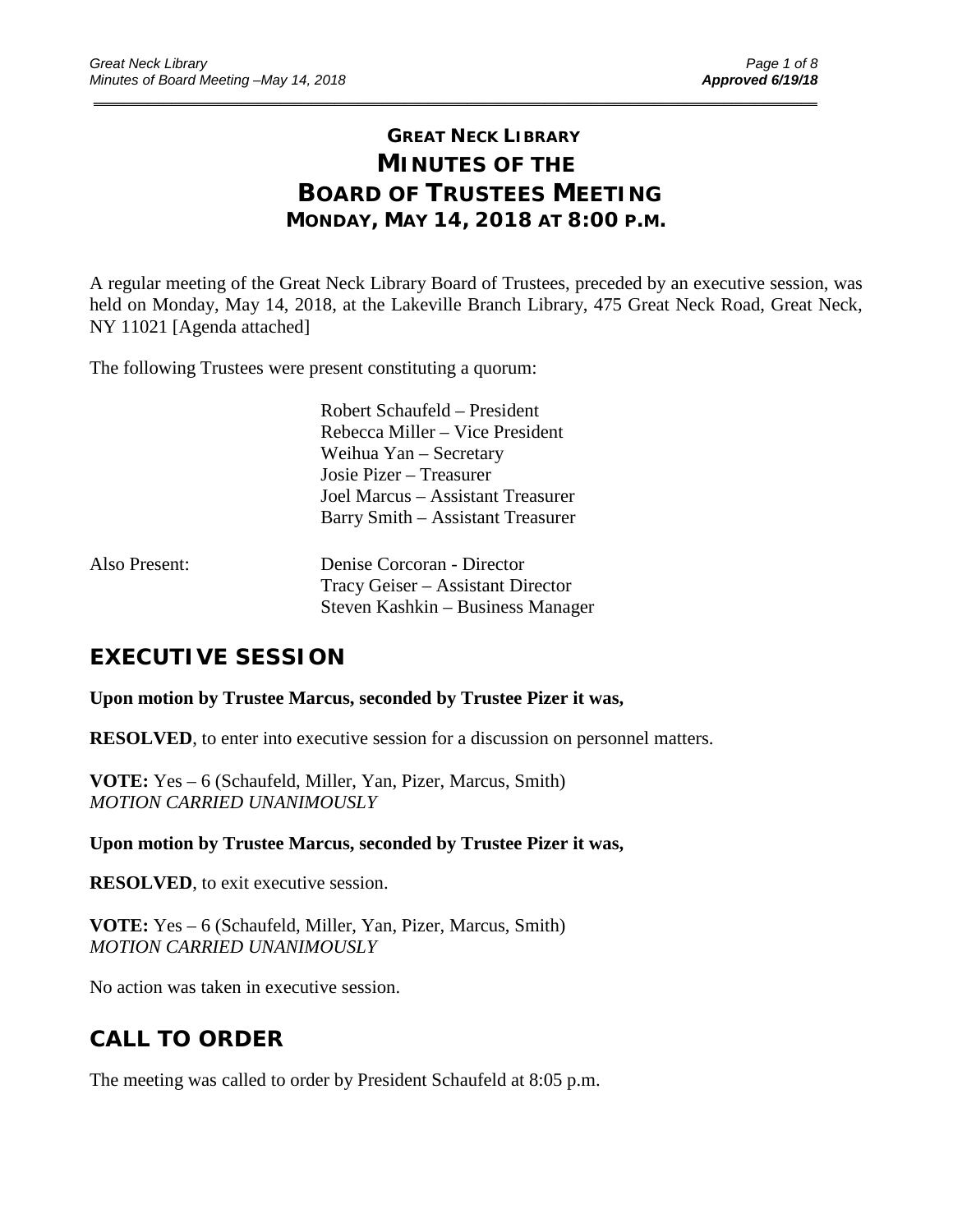# **MINUTES**

### **Regular Board Meeting**

### **Upon motion by Trustee Yan, seconded by Trustee Pizer and after discussion, it was,**

**MOVED,** that the Great Neck Library Board of Trustees approve the Minutes of the April 24, 2018 Regular Board meeting as presented.

**VOTE:** Yes – 6 (Schaufeld, Miller, Yan, Pizer, Marcus, Smith) *MOTION CARRIED UNANIMOUSLY*

# **TREASURER'S REPORT**

### **Upon motion by Trustee Pizer, seconded by Trustee Marcus and after discussion, it was,**

**RESOLVED,** that the Great Neck Library Board of Trustees accept the following financial reports which have been reviewed by the Finance Committee:

- April 30, 2018, Treasurer's Report;
- Warrant dated May 1 through May 6, 2018 which has been reviewed by the Treasurer, the sums set against their respective names, amounting in the aggregate to \$166,035.29.
- Payroll Warrants for pay dates April 12 and April 26, 2018, which have been reviewed by the Treasurer, (in the amounts of \$151,920.32 and \$153,846.42, respectively,) for a total of \$305,766.74.

**VOTE:** Yes – 6 (Schaufeld, Miller, Yan, Pizer, Marcus, Smith) *MOTION CARRIED UNANIMOUSLY*

# **PAYROLL CHANGES**

### **Upon motion by Trustee Pizer, seconded by Trustee Yan and after discussion, it was,**

**RESOLVED,** that the Great Neck Library Board of Trustees accept the Payroll Change report of April 1 through April 30, 2018 as presented, which has been reviewed by the Finance Committee.

**VOTE:** Yes – 6 (Schaufeld, Miller, Yan, Pizer, Marcus, Smith) *MOTION CARRIED UNANIMOUSLY*

## **REPORTS**

### **Branch Committee**

President Schaufeld reported that the committee is meeting on May  $21<sup>st</sup>$ . MDA will be on hand to present the plans for the Station Branch.

*Public Comment: M. DiCamillo*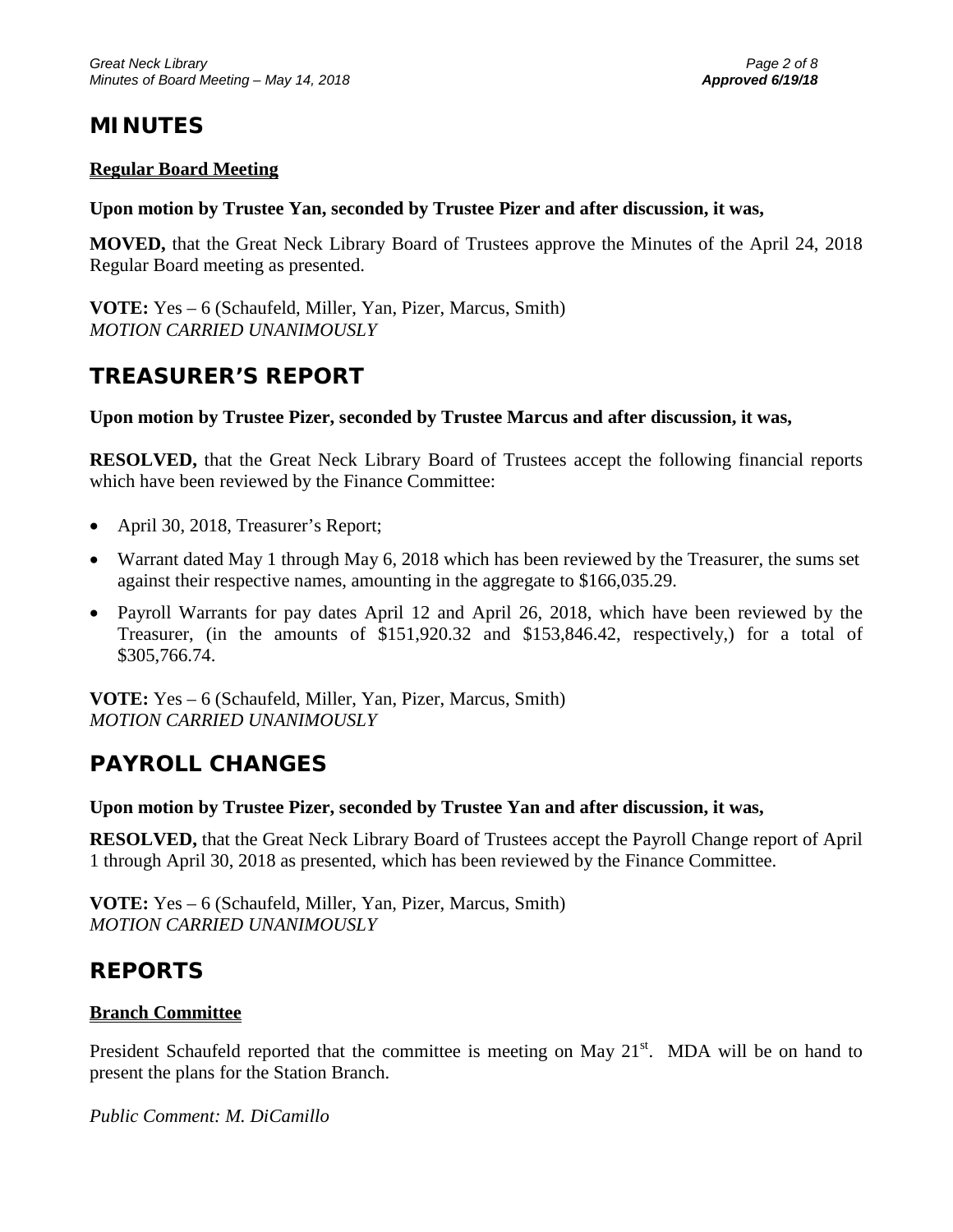### **Main Building Committee**

Vice President Rebecca Miller reported that the committee is meeting on May 16<sup>th</sup>. Items on the agenda are the ongoing landscaping plans, purchase of computers and the library's continued sustainability efforts.

### **Policy and By Laws Committee**

Trustee Marcus reported that the committee will be meeting on June  $7<sup>th</sup>$ .

### **Fundraising Committee**

Trustee Yan reported that the committee will be meeting on June 28<sup>th</sup>. He welcomed all to review the minutes for the committee's April  $16<sup>th</sup>$  meeting which are now online.

### **Long Range Planning Committee**

Trustee Marcus reported the committee is in the process of re-writing its mission statement and setting its long term goals. They will next be meeting in July.

### **Staff Reports**

*Board Comment: Trustee Pizer thanked Denise Corcoran, Tracy Geiser and staff on the reports. She stated they were well written and informative.*

### **Director's Report**

Director Denise Corcoran announced that the RFID system was launched on May 8<sup>th</sup>. She shared that firewalls have been placed on the computers at all locations for increased security. Ms. Corcoran noted that staff has been taking a lot of training to better serve our patrons. She added that Alana Mutum, Branch Head, attended RASS, the Reference and Adult Services Section of NYLA, which is a great opportunity for the library since this is where NYLA makes decisions on programming. Ms. Corcoran announced that she attended the Library Trustees Association Conference on April  $27<sup>th</sup>$  and 28th with Robert Schaufeld, Josie Pizer and Weihua Yan. Workshops included: *"The Iron is HOT-Libraries as Innovative & Dynamic Community Catalysts"* and *"Getting to the Next Stage of Community Support-Getting the Most Out of Advocacy and Fundraising"*.

Text of Denise Corcoran's, Director, written report dated May 2018 below:

### **ADMINISTRATION**

- In preparation for use of the new RFID self check-out, check-in, and security gate system, Jennifer Green and I trained staff at Main Library and all of the branches.
- RFID tagging of all periodicals is now complete.
- On May  $8<sup>th</sup>$ , we held a ribbon cutting ceremony at the Main Library for the new RFID system. Patrons will now have the option to self check-out books and other materials at all Great Neck Library locations.
- In preparation for the New York State and Local Retirement System changing to an online system, Steve Kashkin and Jill Lee have been completing online training sessions and webinars. In order to use the online system, a certification process must be completed. Silver Certification has been achieved.
- Firewalls have been updated at all locations by Garry Horodyski and OSI.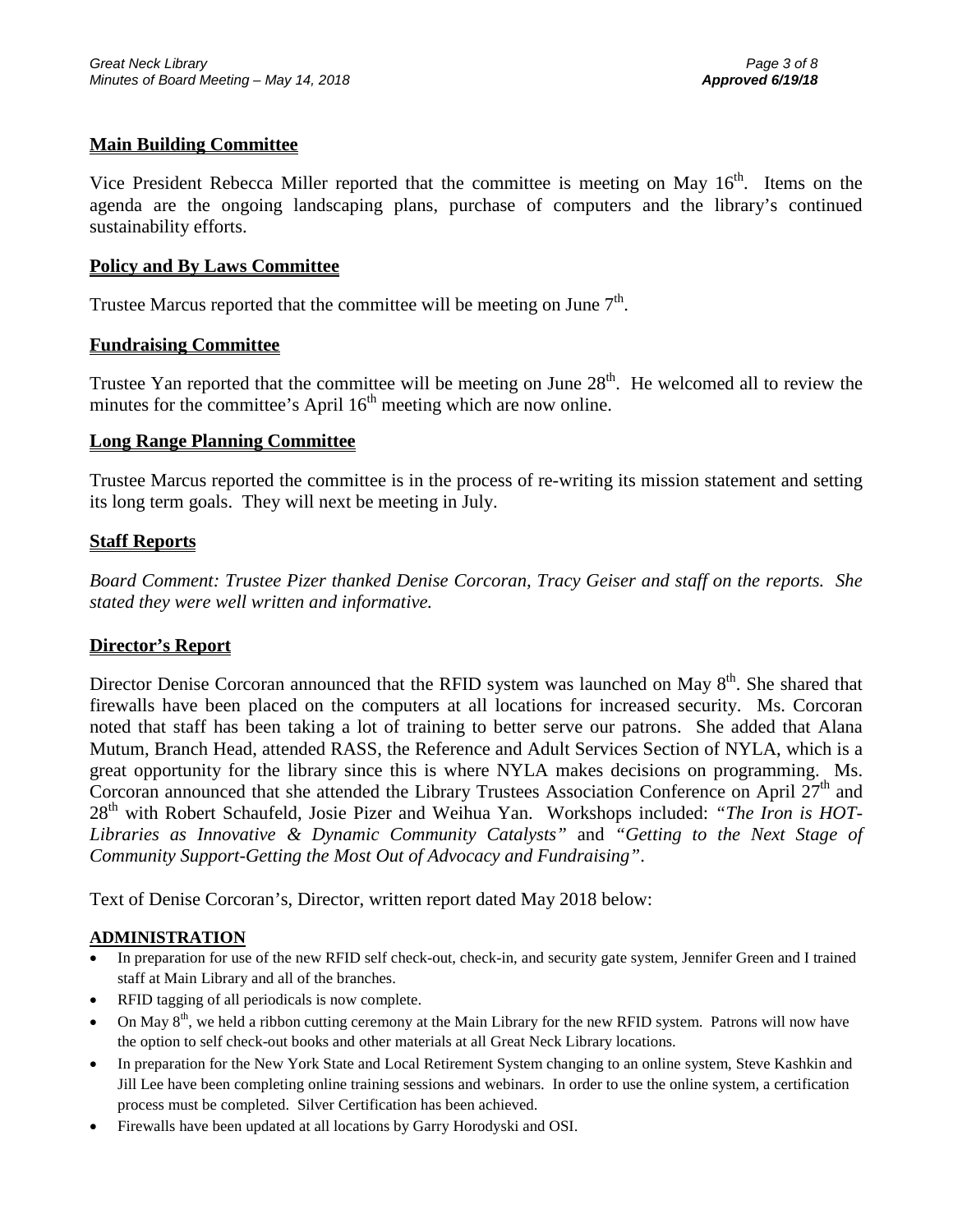- Registration for two-factor authentication has been completed by Garry Horodyski and OSI.
- Kanopy Kids video streaming which provides developmentally appropriate age ratings for films was launched and is now available for our patrons. Pam Levin analyzed the service and worked with the vendor to be able to provide this service.
- I have worked with Steve Kashkin and Jill Lee to evaluate purchasing procedures. Additional approval levels have been put in place.
- I have worked with Tracy Geiser and Deidre Goode to evaluate book purchasing. Changes have been made and will be re-evaluated to ensure faster purchasing procedures.
- A new Young Adult Reference area has been created to ensure better service.
- Our two 3D Printers have arrived and programming is being planned for our Pop-Up Makerspace.

#### Staff Longevity Milestones

I would like to recognize and congratulate our staff for reaching the following longevity milestones:

- ★ Marie Terranova 10 years in April
- Sandra Garrison 20 years in May
- Sheila Cursio 30 years in May

#### Community Outreach and Collaboration

• I plan to attend Senator Phillips' Library Worker Appreciation Ceremony on Friday, May 11th along with Tracy Geiser and David Aubrey. Jonathan Aubrey who was a Great Neck native and librarian will be honored posthumously for his work at the Great Neck Library. His brother David Aubrey will be accepting the award.

#### Programs Attended

• I attended the Library Trustees Association Conference on April 27-28 in Uniondale with Robert Schaufeld, Josie Pizer, and Weihua Yan. Workshops included: *"The Iron is HOT-Libraries as Innovative & Dynamic Community Catalysts"* with presenter Mary Lou Carolan, Director of Cornwall Public Library and *"Getting to the Next Stage of Community Support-Getting the Most Out of Advocacy and Fundraising"* with presenter Libby Post.

|  | <b>Staff Trainings and Workshops</b> |
|--|--------------------------------------|
|  |                                      |

| <b>Effective Communication Strategies for</b> | April $3rd$                                                    | Pamela Levin              | Media                 |
|-----------------------------------------------|----------------------------------------------------------------|---------------------------|-----------------------|
| Dealing with Patrons with Alzheimer's         |                                                                | Donna Litke               | Programming           |
| Disease/Dementia                              |                                                                |                           |                       |
| NYS Retirement System Training                | April $4^{\text{th}}$ , $11^{\text{th}}$ ,<br>19 <sup>th</sup> | Steven Kashkin, Jill Lee  |                       |
| LILRC Workshop: Working with                  | April 10 <sup>th</sup>                                         | Jamie Lagasse, Adam Hinz, | <b>Youth Services</b> |
| Transgender and Gender Non-Binary             |                                                                | Jonelle Robinson          |                       |
| Communities                                   |                                                                |                           |                       |
| Queens Memory Project Oral History            | April $19th$                                                   | Adam Hinz                 | <b>Youth Services</b> |
| Training                                      |                                                                |                           |                       |
| $Do(n't) Panic!$ Escape Rooms at the          | April 24 <sup>th</sup>                                         | Christian Marra           | Children's Dept       |
| Library                                       |                                                                |                           |                       |
| <b>Transforming Preschool Storytime</b>       | April 24 <sup>th</sup>                                         | Judy Axler, Kathryn       | Children's Dept       |
|                                               |                                                                | Baumgartner               |                       |
| Reference and Adult Service (RASS)            | April $27th$                                                   | Alana Mutum               | <b>Branch Head</b>    |
| <b>Master Conversation</b>                    |                                                                |                           |                       |
| 3D Printing Certification at Makerbot         | April $30th$                                                   | Jamie Lagasse, Adam Hinz  | <b>Youth Services</b> |

#### **MAIN LIBRARY**

- Locks have been replaced on the Children's restroom door and the Community Room restroom door.
- The Bookroom project has been temporarily halted while shelving is repaired.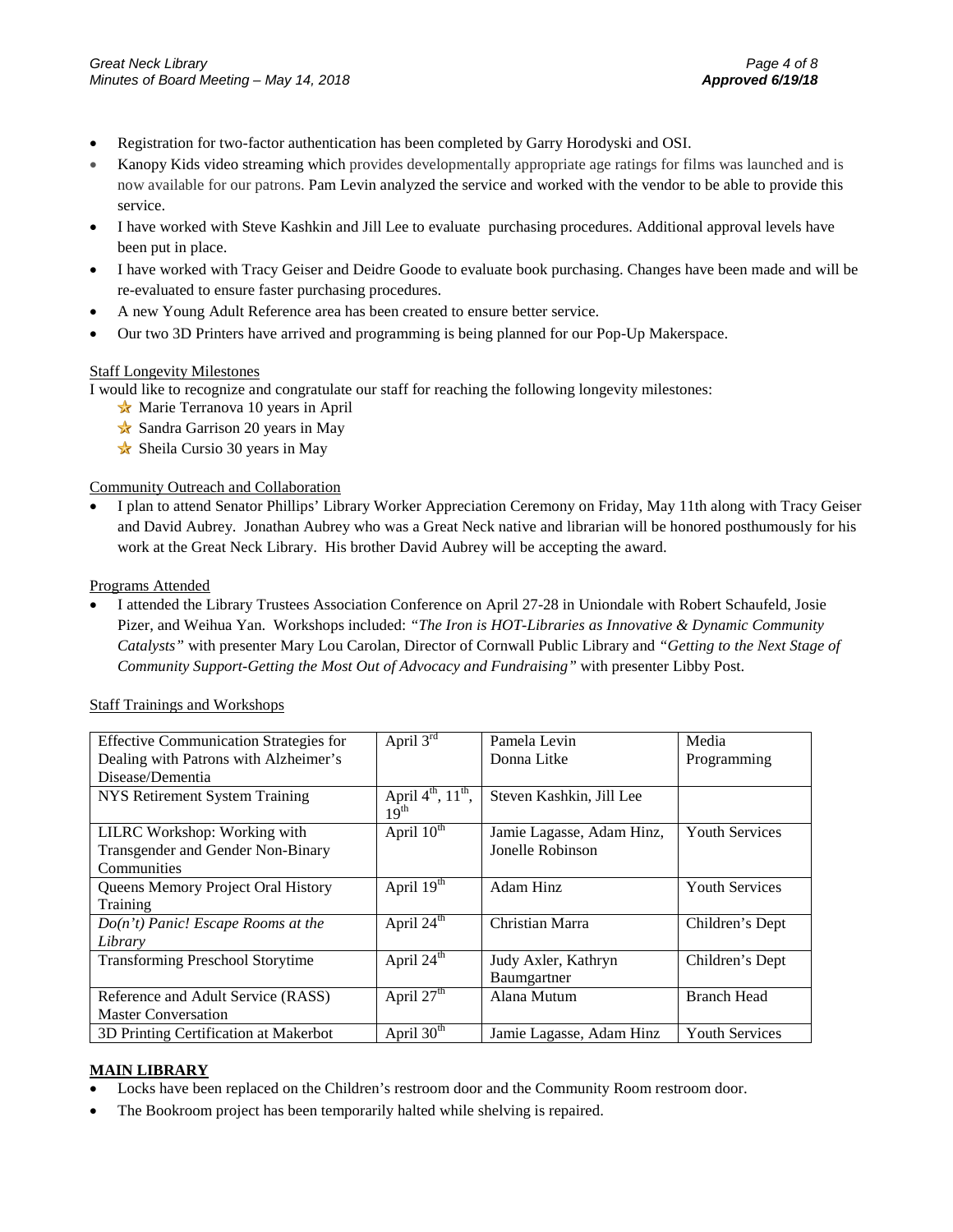#### **BRANCHES**

- Additional grab bars have been installed in the restroom at Station.
- We are working with MDA Designgroup Architects & Planners on our Parkville and Station space planning projects.
- The Parkville Public Assembly Permit is pending.

### **Assistant Director's Report**

Assistant Director Tracy Geiser announced that the magazines in all locations are now barcoded and on the RFID system. She noted that Technical Services has uploaded over 16,000 records to Kanopy which is now available to all patrons. Ms. Geiser shared that she met with Denise Corcoran and Deidre Goode to work on streamlining the ordering process for the Children's department.

Text of Tracy Geiser's, Assistant Director, written report dated May 2018 below:

#### **MAIN:**

- I am submitting all orders that each department sends in and uploading their order records. I am also going through each deletion request. I have requested that many of the items be reordered if they are considered to be in unacceptable shape but are frequently used by the community. Items considered for deletion are those that are beyond repair, have unidentifiable markings or stains or are obsolete in their information.
- The Technical Services department has completed cataloging and RFID tagging the magazine collection in all locations. This will allow patrons to check out and reserve magazines through our catalog as they do other materials.
- The Technical Services department has completed uploading over 16,000 records for our new movie steaming service, Kanopy. Kanopy is currently available to our patrons for use.
- I will be working with the Children's department on streamlining their ordering process. All Children's librarians will be trained on Baker & Taylor and Ingram ordering sites as well as some minor cataloging.
- The policy for the introduction of virtual museum passes has been brought to the Policy Committee and will have its second of three reads at the BoT meeting on May 14, 2018. We are excited about the prospect of the virtual passes as it will allow more patrons have use of this wonderful service.
- April 10<sup>th</sup> brought National Library Worker's Day. Each year, Elaine Phillip's office requests each library to put forth a name in recognition for their excellence to library service. Last year we posthumously honored Ruth Klement. This year we have entered Jonathan Aubrey's name in recognition of his work with the Great Neck Library. The recognition ceremony will be held at Senator Phillip's office on May 11, 2018. David Aubrey, Jonathan's brother and one of our staff members, will be there to accept the award on Jonathan's behalf..
- I will be working with Children's Librarian, Christian Marra, on Harry Potter Fest to be held on June 18, 2018 at the Main building. Being a Children's/Teen Librarian and a Potterhead I am looking forward to this program.

#### **BRANCHES:**

- I will be working with the Branch Heads on setting up their own monthly staff meetings to make sure everyone keeps updated on what is going on at the Library.
- We continue to work with MDA Designgroup, our space planner for the Parkville and Station branches. A design has been accepted by the Branch Committee to put forth to the BoT for Parkville. Elisabeth Martin is now working on furniture ideas with the committee. There will be better lighting, a brand new Children's room, and a larger program room, as well as few quiet study areas. Ms. Martin is currently working on a plan to present to the Branch Committee on May 21 regarding the Station branch.
- The architectural drawings for the Parkville Certificate of Occupancy have been sent in to the town and we had our inspection. We are currently waiting for the town to go through all necessary paperwork and to supply the certificate.
- The Branch Heads have rotated to their new branches as of Monday, April 30<sup>th</sup>. Justin Crossfox is now at Lakeville, Irene Winkler is at Parkville and Alana Mutum is at Station. I will begin my weekly visits this week now that they are settled in.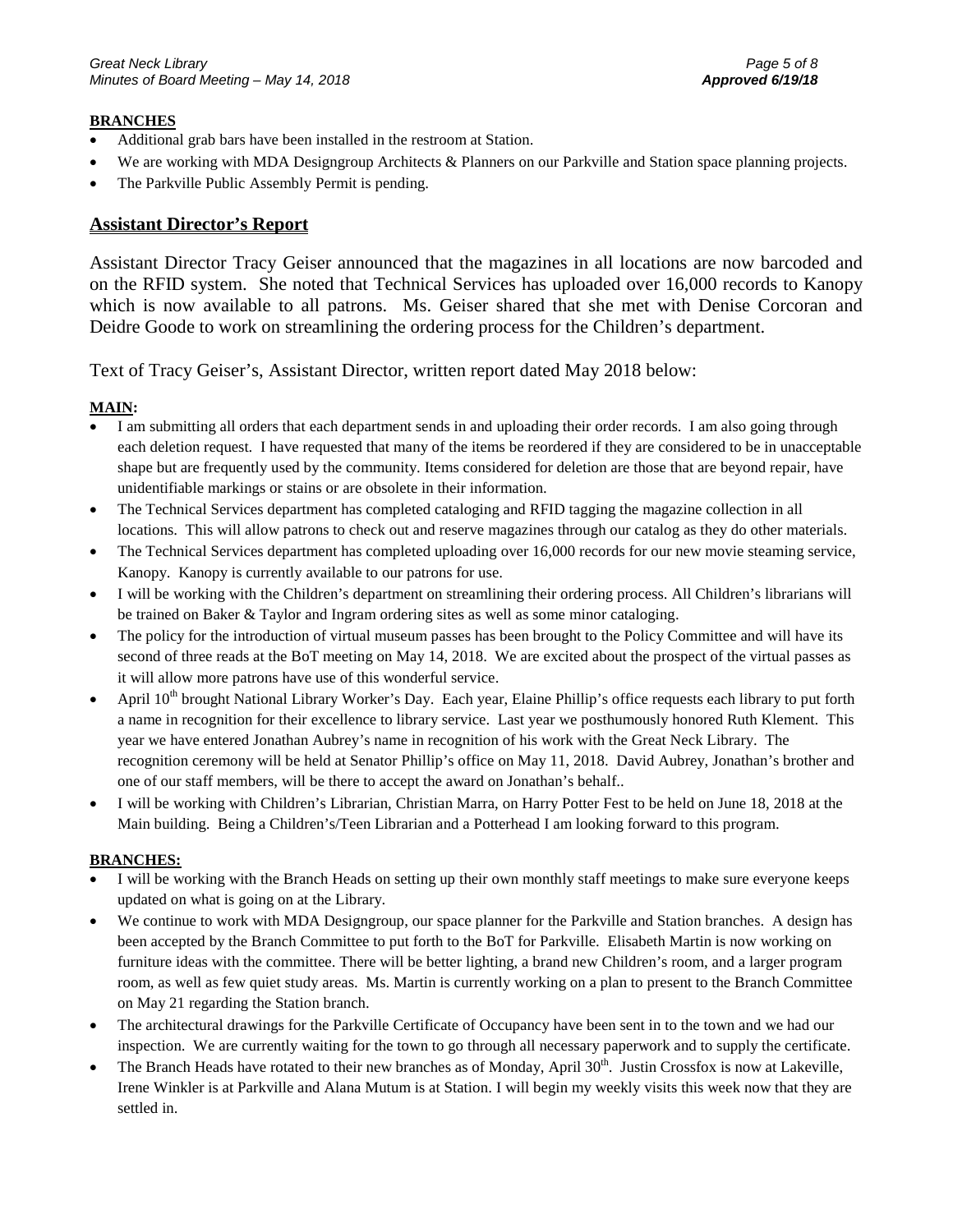- The Branch Heads and Department Managers have planned some interesting and exciting summer programs for our patrons. I would like to thank everyone who contributed as I know that amount of meetings and time it took to complete this.
- The Branch Heads will begin getting retrained on Sage (our scheduling software) and trained on Ingram (a book ordering site).
- Quotes for new furniture for the Lakeville branch are under discussion. We are looking to replace the tables, chairs, computer chairs, Circulation desk chairs and to add some additional storage seating in the Children's area as well as repaint the walls.

# **OLD BUSINESS**

## **(a) Policy Manual Changes**

- a. Revise Section 200-40/Board Committees Second Read
- b. Revise Section 400-20/Bank Accounts Second Read
- c. Revise Section 700-40/Loan Periods and Limitations Second Read
- d. New Section 400-58/Capital Asset Policy Second Read
- e. New Section 500-76/Unaccompanied Adults in Children's Area Second Read

# **NEW BUSINESS**

## **(a) Presentation of Plaque to Former Trustee Ferrante-Krupski**

On behalf of the Board, President Schaufeld thanked Francine Ferrante-Krupski for her contribution to the Board of Trustees. She was presented with a Certificate of Appreciation which read as follows: *In appreciation of your diligent and dedicated service to the Great Neck Library, your leadership role in the community, your integrity, and your professional manner.*

President Schaufeld stated that Ms. Ferrante-Krupski's departure left a void on the board and a void in their hearts. He added that she will never be replaced and that she is missed terribly.

Ms. Ferrante-Krupski thanked President Schaufeld and the board members she served with for their support. She wished the new board members and Denise Corcoran best of luck in their positions.

*Public Comment: M. DiCamillo*

## **(b) Holiday Closings and Sunday Hours**

### **Upon motion by Trustee Marcus, seconded by Trustee Yan and after discussion, it was,**

RESOLVED, that the Great Neck Library Board accept the September 2018 to August 2019 Schedule of Holiday Closings and Sunday Hours as presented.

**VOTE:** Yes – 6 (Schaufeld, Miller, Yan, Pizer, Marcus, Smith) *MOTION CARRIED UNANIMOUSLY*

## **(c) Approve HVAC Service Contract for the Main Library**

**Upon motion by Trustee Smith, seconded by Trustee Marcus and after discussion, it was,**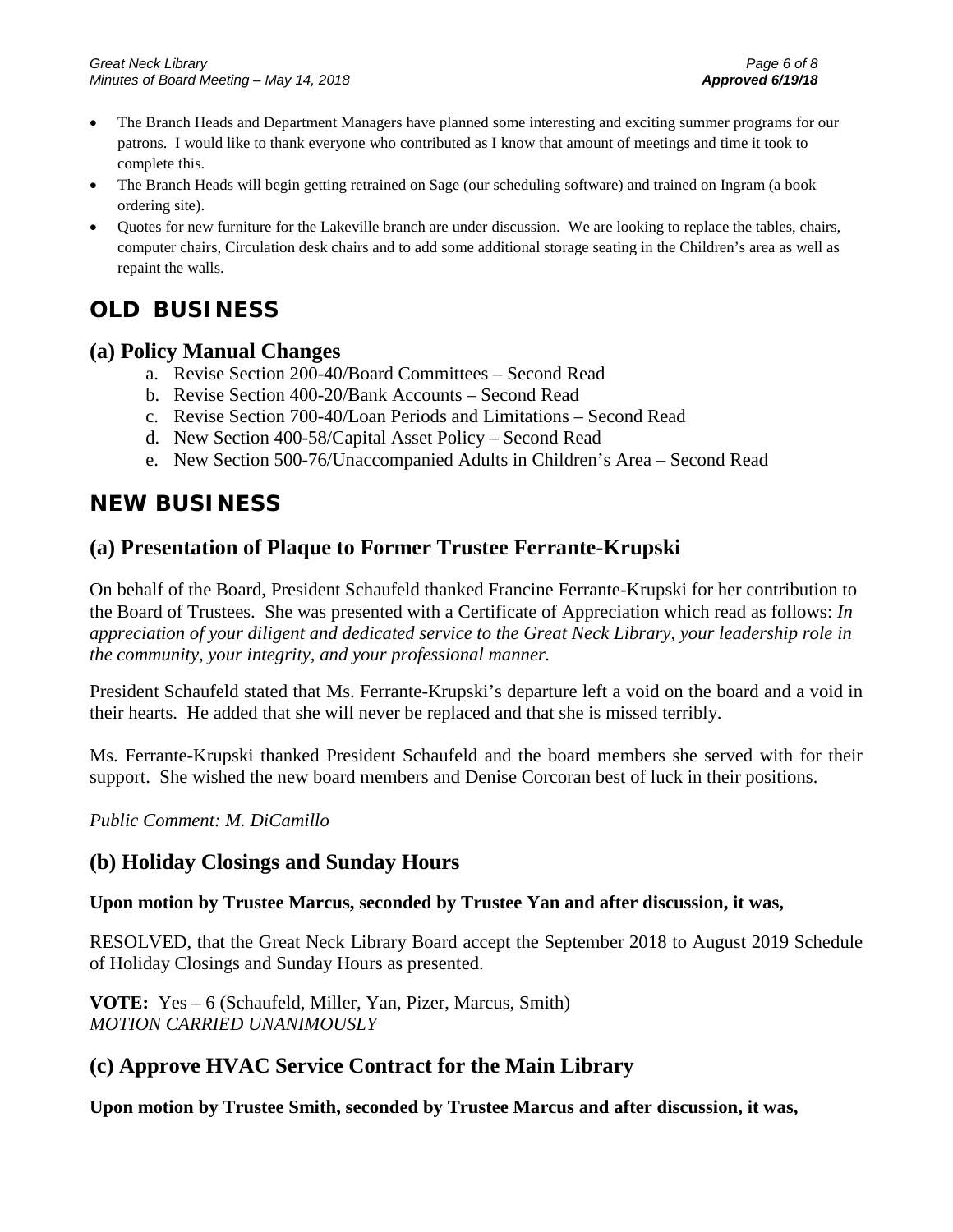RESOLVED, that the Great Neck Library Board approve the renewal of the HVAC maintenance agreement with iCon System Solutions, LLC in the amount of \$8,750.00 per year; such funds to be taken from the Service Contract expense line in the General Fund. Contract pending Legal Review.

**VOTE:** Yes – 6 (Schaufeld, Miller, Yan, Pizer, Marcus, Smith) *MOTION CARRIED UNANIMOUSLY*

*Board Comment: Trustee Yan questioned if Addison units were covered under this agreement. Charles Wohlgemuth, Facilities Manager, stated that a different vendor does repairs on those units.*

# **(d) Records Destruction per Retention Policy – Business Manager's Office**

## **Upon motion by Trustee Miller, seconded by Trustee Smith and after discussion, it was,**

RESOLVED, that the Great Neck Library Board authorize the destruction of the following records from the Director's Office in accordance with the Record Retention Schedule 400-30:

- Cash Disbursements (invoices and check copies) calendar year 2011 (3.47)
- Cash Receipts (deposit slip copies and backup) calendar year 2011 (3.44)
- Employee Timesheets calendar year 2011 (4.5)
- Cancelled checks payroll checks from 2007-2010 and account payable checks from March 2006 – February 2010 (3.11)

**VOTE:** Yes – 6 (Schaufeld, Miller, Yan, Pizer, Marcus, Smith) *MOTION CARRIED UNANIMOUSLY*

# **(e) Approval of Photo ID Badges for Staff**

## **Upon motion by Trustee Pizer, seconded by Trustee Miller and after discussion, it was,**

RESOLVED, that the Great Neck Library Board of Trustees approve the purchase of 130 employee photo identification badges with lanyards from Express Badging at a cost of \$758.33 plus shipping charges; such funds to be taken from the office supplies expense line in the General Fund.

**VOTE:** Yes – 6 (Schaufeld, Miller, Yan, Pizer, Marcus, Smith) *MOTION CARRIED UNANIMOUSLY*

*Board Comment: Trustee Yan asked the number of staff employed by library. Director Corcoran stated that there are 95 employees.* 

*Trustee Smith questioned if these were proximity badges. Ms. Corcoran said they are not.*

# **(f) Approval of Secured Access Door for Staff at Main Building**

### **Upon motion by Trustee Yan, seconded by Trustee Miller and after discussion, it was,**

RESOLVED, that the Great Neck Library Board of Trustees approve the installation of a secured access door for staff on the lower level of the Main Library by A+ Technology & Security Solutions in the amount of \$2,822.20; such funds to be taken from the Main Building and Special Services Fund.